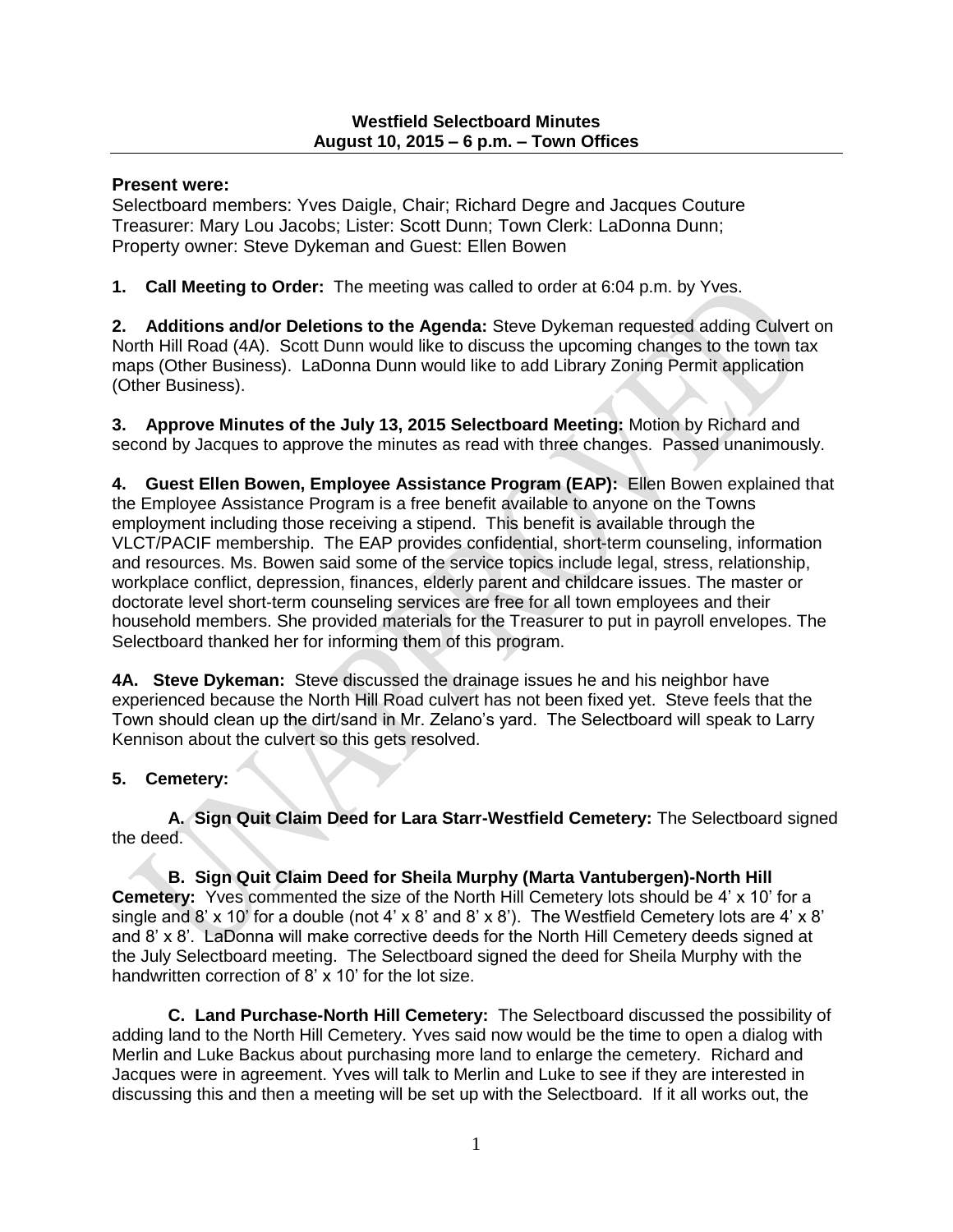possible purchase of additional land for the North Hill Cemetery will be on the Warning for the next Town Meeting.

**6. Sign Dry Hydrant Grant Paperwork:** The Selectboard signed two copies of the grant paperwork. The Clerk will mail these to the grant administrator for their signature and then the work can begin. Eric Kennison has been notified.

**7. Discuss/Sign Cargil Contract (Salt):** Motion by Jacques and second by Richard to accept the Cargil contract at \$84.73/ton for an estimated 75 tons. Passed unanimously. The contract was signed.

**8. Sheriff's Report for July 2015:** There was \$570 in fines with 26.5 patrol hours in July.

### **9. Library:**

**A. Update on Accessible Ramp:** Yves reviewed the quote received from John Hamelin to install the galvanized handrails on the handicap accessible ramp. The cost for the materials will be \$5690. John will pick up the piping, sleeves and install the handrails for \$1000. The total cost for materials and installation will be \$6690. Motion by Jacques and second by Richard to hire John Hamelin for the quoted price of \$6690 which includes materials and installation. Passed unanimously. Yves said he found the iron pin on the corner of his property and that boundary will be used to measure to the Library side. It was noted that the costs for the ramp will exceed the \$20,000 budget amount. Motion by Richard and second by Jacques to take the additional \$7,000 from the Library Fund investment at Edward Jones. Passed unanimously.

**B. Other Library Updates:** The CLiF grant book order will be turned in soon. LaDonna has been getting prices for a new laser copier. She felt one could be purchased for \$150 to \$200. It was mentioned the price per page charged to library patrons should be adjusted when the new copier is online. Motion by Jacques and second by Yves for LaDonna to purchase an appropriate copier for the library. Passed unanimously.

# **10. Town Garage:**

**A. Floor Drain Update:** Yves found the floor drain and confirmed that it does daylight. LaDonna read correspondence from the State regarding regulations. Richard will check with the State Garage and see how they are handling their floor drain and the Selectboard will visit the Jay Town Garage. The compliance date is May 7, 2016.

**B. Water Heater Update:** The new water heater has been installed at the Town Garage. The Clerk will fill out and submit the registration paperwork.

**11. Recycling Update:** Yves reported that the cables on the trash dumpsters have been repaired bringing us into compliance with the recent site inspection report. He also spoke with the Waste Management District and we will be provided stickers for the e-waste bin. The District is now accepting plastics marked 1, 2, 3 and 4.

**12. Community Center-Doors and Windows:** Yves said Normand Piette has been assisting him with the basement window and door replacement/repairs at the Community Center. He said it has been a big job because the casings were all different sizes. A lot of shims have been installed. There is one more door to install.